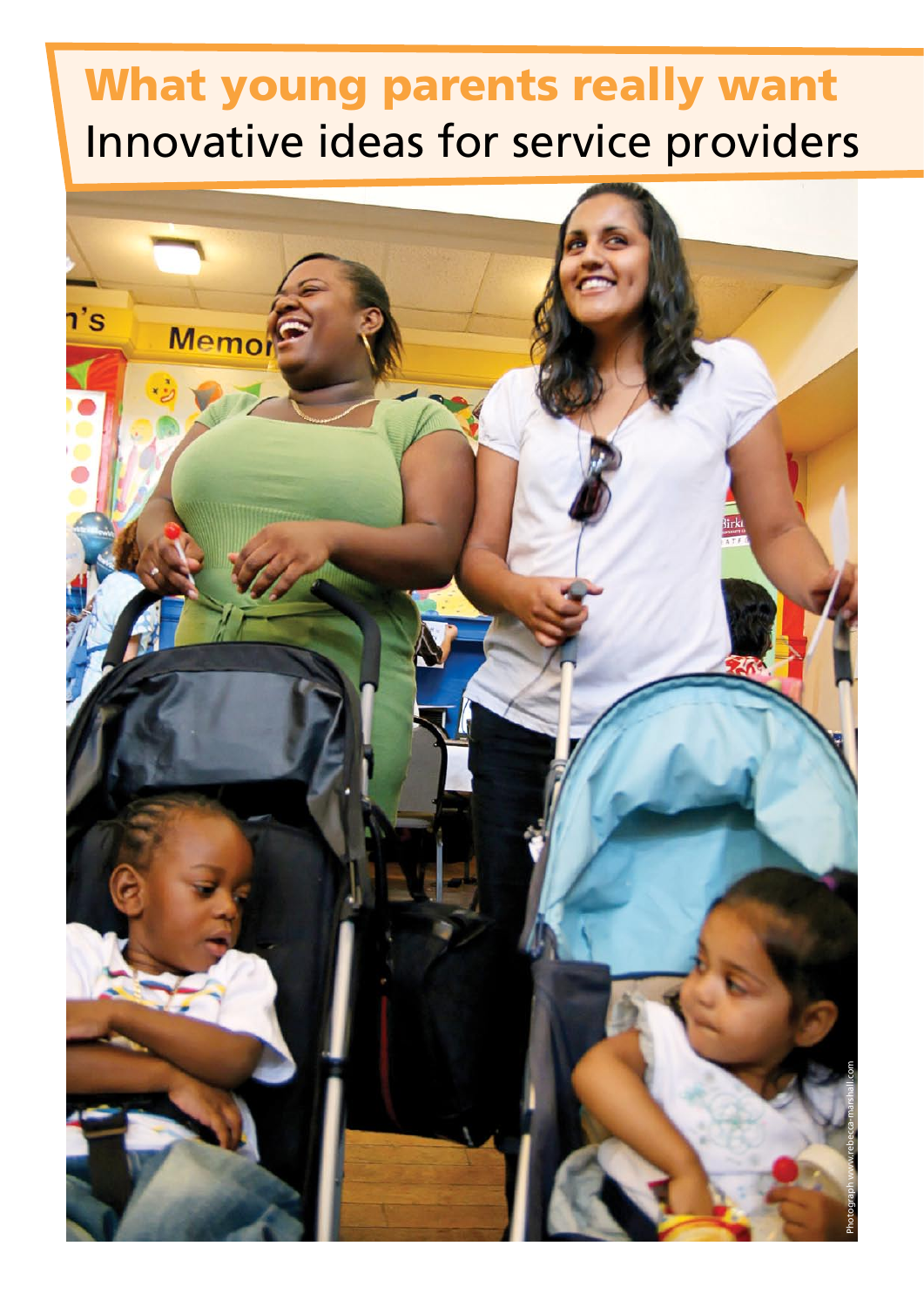# Do you run services for young parents?

# Do you know what they really want?

Young parents in Newham were invited to become Community Links Everyday Innovators, using peer to peer interviews, surveys, brainstorming and creativity techniques to come up with fresh ideas about young parents' services.

> Here are just some of the ideas they came up with to help people who run services for young parents.

## Young parents said they wanted … a social life

- help to make and keep contact with other young parents
- information about child-friendly places to hang out together
- projects that see the value of social life, relaxation and support from friends, and passing information and motivation

## Ideas!!

- when young parents are in contact with midwives or hospitals, ask them to join a pool of other young parents with similar aged children who meet socially for coffee with the kids. They could meet in each others homes, or in cafes or in project spaces
- buddies: more experienced young parents could be trained to organise these social activities and recruit peer mentors to encourage young parents to join these social networks

# Young parents said they wanted … better information

- clear information about the what, when and where of project activities
- early and last minute reminders of project activities
- information about the facilities available in projects, such as crèche, cooking and so on

#### Ideas!!

- a centralised texting service: young parents could give their mobile numbers, and indicate the type of services they are interested in. Projects could type in details of their upcoming projects online, and the software would automatically text details to young parents
- information about young parents groups could be provided with bounty packs

## Young parents said they wanted … not to be judged

- to beat the social prejudices about them being irresponsible parents
- projects that embrace the good side of being young parents not just hard times
- to be treated respectfully by health professionals, midwives and social workers

#### Ideas!!

- let young parents share with each other the prejudices they face, and look for ways to overcome them.
- promote the achievements of young parents who succeed despite the odds, and make sure that education projects about being a young parents are balanced: showing the good and bad
- recognise differences 14 year olds may have very different needs from 16 year olds – and cater for different personalities and levels of confidence

Although there are many facilities for young parents I would like to see more opportunities given to us.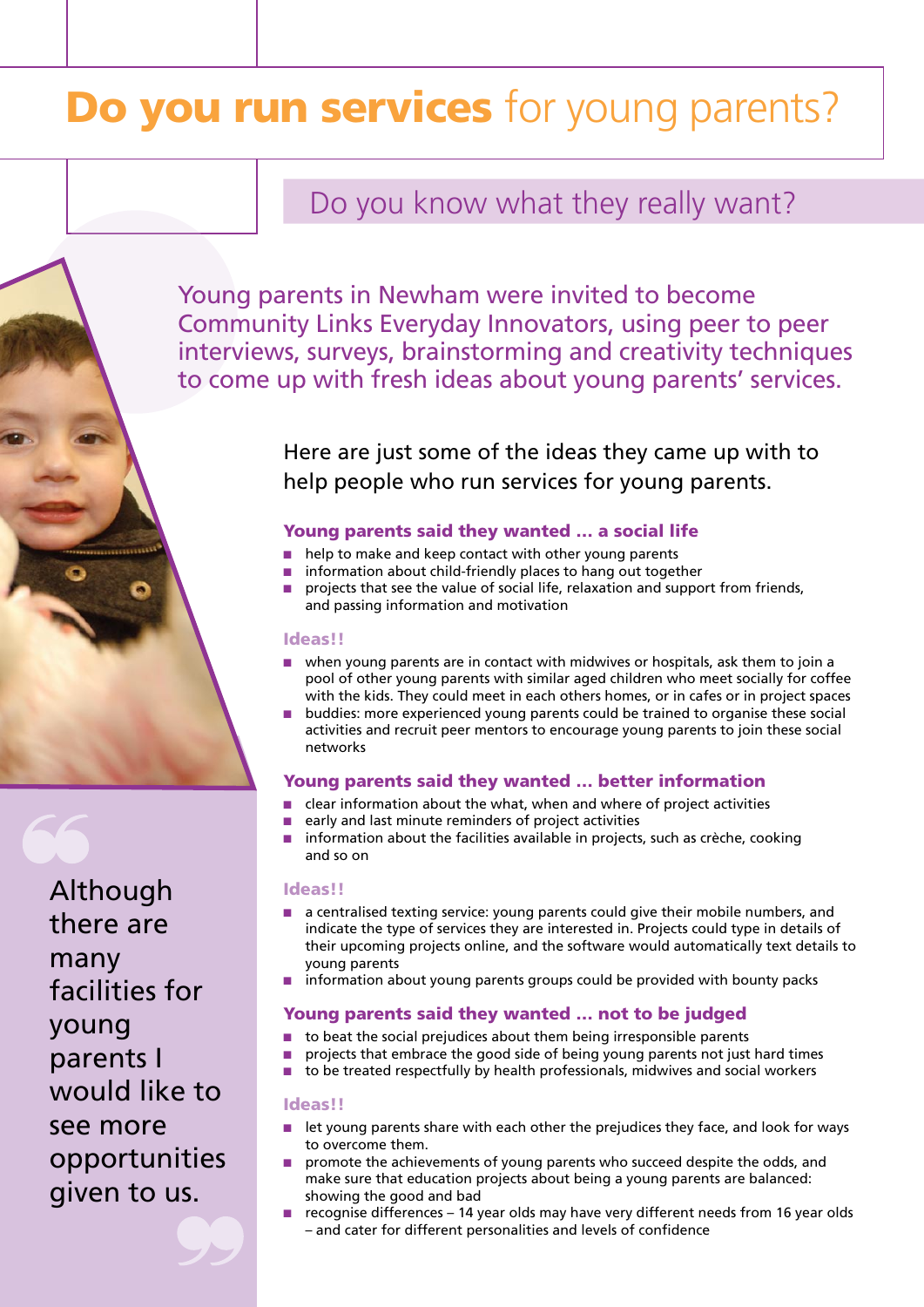

# Young parents said they wanted … rest, relaxation and fitness

- project spaces with comfy spaces to rest tired bodies, even to sleep
- carers to look after the children while they engage in project activities
- $\blacksquare$  activities that they can still take part in if they are late small children are unpredictable
- opportunities to exercise with and without their children

#### Ideas!!

- put sleeping chairs in project spaces for young parents who haven't slept all night
- make sure there are enough hands, volunteers, staff, friends or family around at the project to occupy the little ones so mum or dad can concentrate on learning new skills or relaxing
- make sure sessions are long enough to allow for variable routines
- provide info on fitness, sports sessions individual and group, dance, (street to belly dancing) and music for parents and children (d-jing to nursery rhymes)
- access to advice for parents on their own mental and physical health
- healthy eating demos and cooking workshops

# Young parents said they wanted … to learn how their children develop

- more than just behaviour management, young parents wanted to learn how to help their children learn and grow
- to feel reassured that they are doing the best for their children
- practical help with behavioural issues like breastfeeding, health, colic, teething, potty training and bedtime
- to know that their children are learning while they are